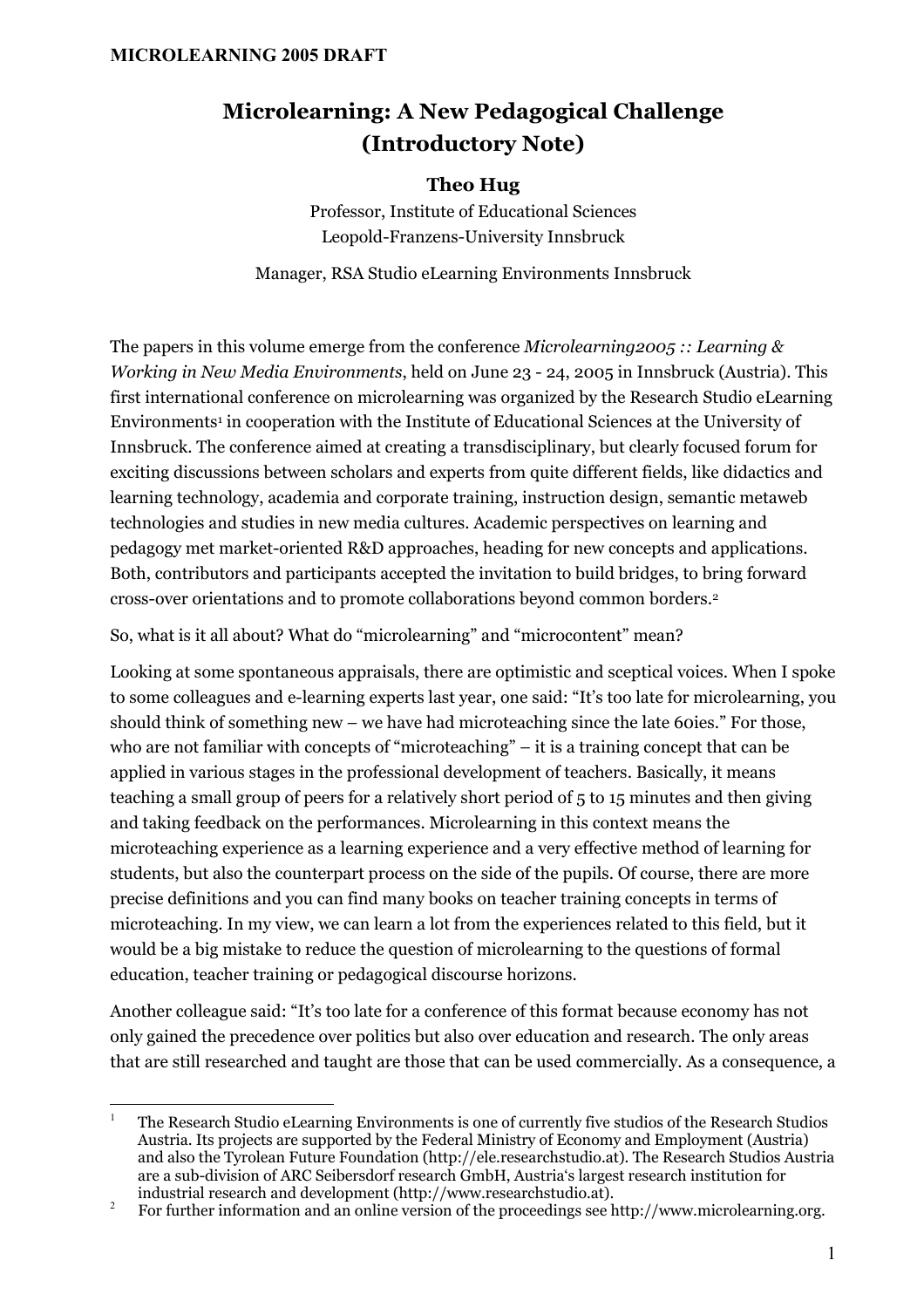conference like this would have to be aimed directly and strictly at economy and the current market in order to be successful." And a third one thought that it would be too early, because the new forms of microlearning are just evolving and we would have to focus on a few very special learning cultures in order to say something serious about the topic.

Well, in whatever way one sees the thesis of the commercialization of knowledge and the maybe pre-paradigmatic situation: I believe that the present moment is most appropriate for the conference and the questions of microlearning, microcontent and microknowledge.

It's not a well designed paradigm we have as a starting point – it's rather bits and pieces from different discourses and practices we are starting from. Therefore, the conference has a semistructured and hopefully exhilarating character. We are going to explore the field, figure out crucial topics, present work in progress and sound out the situation and perspectives of learning and living in mediated environments. The discourse backgrounds may refer to

- the process of medialization, mediation, transformation and order of knowledge (especially questions of fragmentation of knowledge, bricolage and micro-aspects of meaning and sensemaking)
- the relation of changing media and changing learning cultures
- the relation of new media and new markets
- challenges in the context of Lifelong Learning and e-inclusion policy
- ! anthropological dimensions (homo medialis) and the epistemological question of a "mediatic turn" (R. Margreiter) [1]
- and to other aspects and related dimensions.

Let's have a look at the microlearning discourse as it is represented currently. If you start a search, you'll find quite a lot of concepts and versions of microlearning. Here are some selected examples:



Fig. 1: Concepts and Versions of Microlearning – Mindmap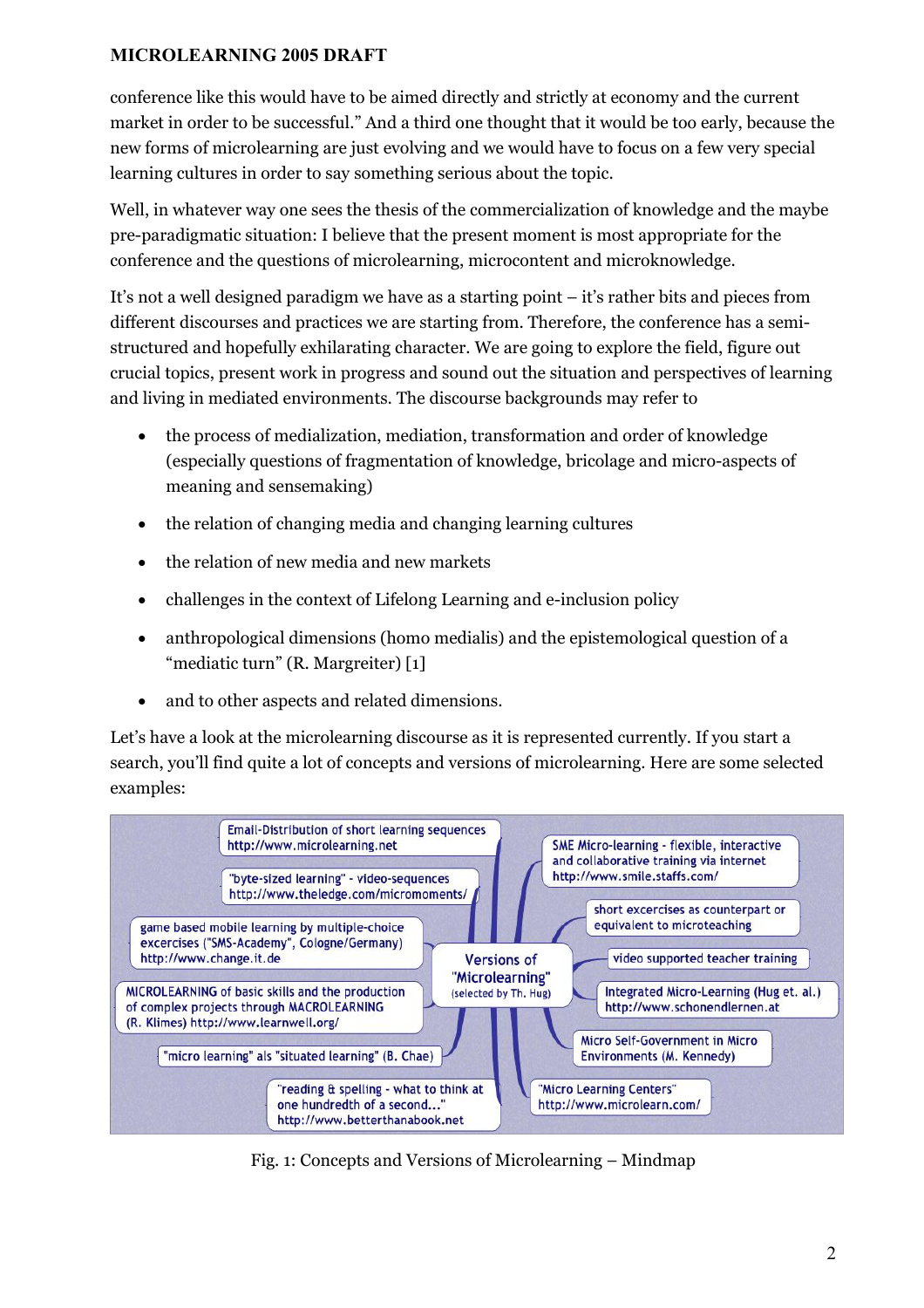There is not one precise definition which covers all the different concepts. In my view there are versions which are brought forth by different interpretations of particular dimensions such as:

- ! **Time:** relatively short effort, operating expense, degree of time consumption, measurable time, subjective time, etc.
- ! **Content:** small or very small units, narrow topics, rather simplex issues, etc.
- ! **Curriculum:** part of curricular setting, parts of modules, elements of informal learning, etc.
- Form: fragments, facets, episodes, "knowledge nuggets", skill elements, etc.
- ! **Process:** separate, concomitant or actual, situated or integrated activities, iterative method, attention management, awareness (getting into or being in a process), etc.
- ! **Mediality:** face-to-face, mono-media vs. multi-media, (inter-)mediated, information objects or learning objects, symbolic value, cultural capital, etc.
- ! **Learning type:** repetitive, activist, reflective, pragmatist, conceptionalist, constructivist, connectivist, behaviourist, learning by example, task or exercise, goal- or problem-oriented, "along the way", action learning, classroom learning, corporate learning, conscious vs. unconscious, etc.

The various versions of microlearning can be analyzed by looking at the explicit or implicit comprehension of these dimensions and their interplay. This preliminary framework makes clear that the general term microlearning is used as a metaphor referring to a set of models of learning.

In addition to that, all these versions correspond with certain versions of meso-learning and macro-learning. For example, if single letters are part of the micro level, words and sentences may refer to the meso level and linguistic communication to the macro level. If the micro level is characterized by vocables and phrases, situations and episodes may refer to the meso level and socio-cultural specifics and complex semantics to the macro level.

It is similar with the term 'microcontent': It can refer, for example, to small, granular pieces of content, to simplex semantic units or to small-sized semiotic entities.

What are the challenges for pedagogy and educational sciences?

Let me give you a few examples:

- ! Developing a generational awareness with regard to new media cultures, technologies, and forms of knowledge and learning
- ! Investigating the interplay of symbolic and techno-material aspects of media in processes of learning, education and socialization
- ! Developing concepts and methods for the future of learning by integrating formal, nonformal and informal aspects and micro-, meso- and macro-levels
- ! Creating learning spaces in relation to cultural, historical, commercial, technological, networked and ludic spaces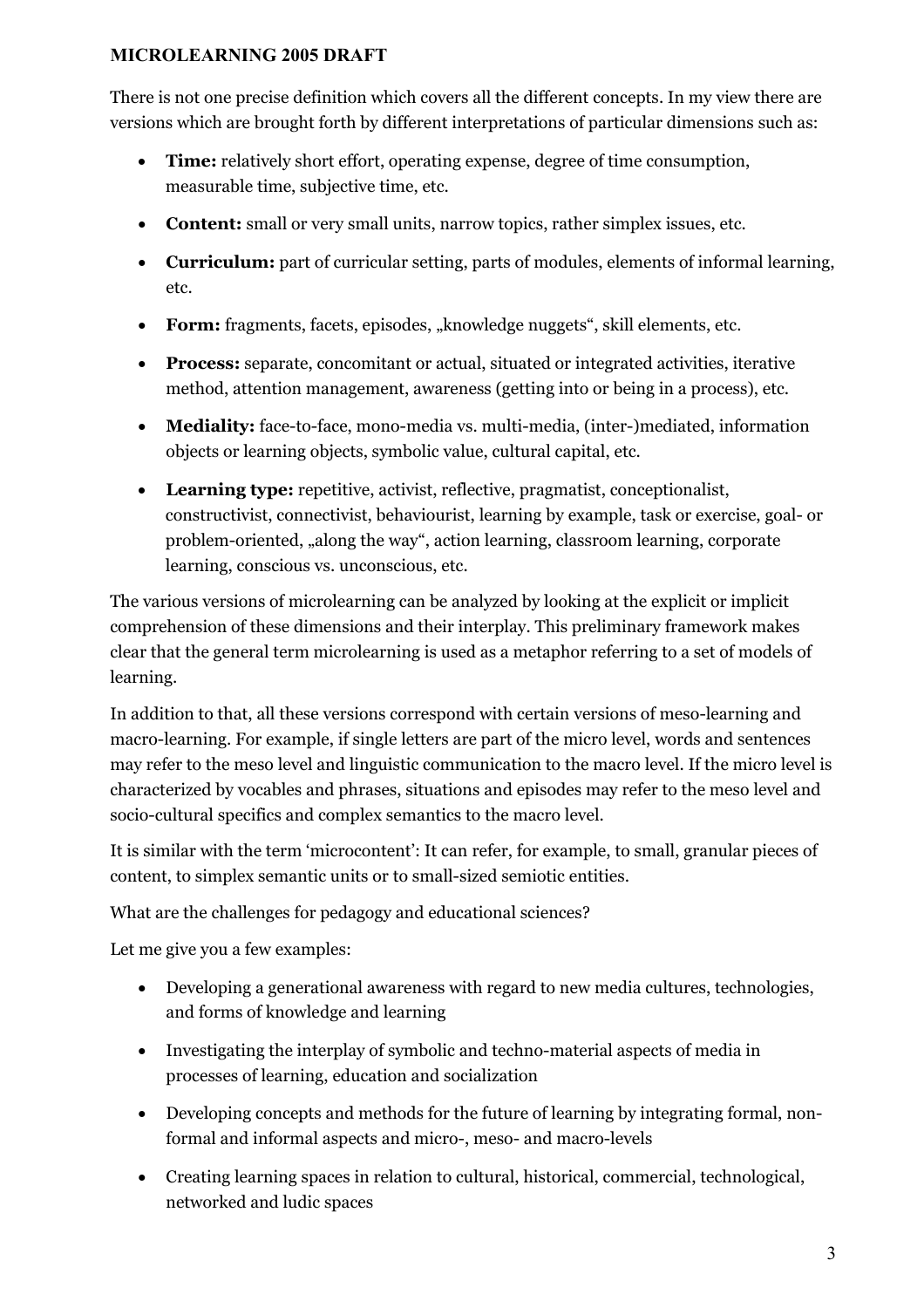! Rethinking knowledge and learning in the context of mobile devices, new global public spheres (I. Volkmer) [2] and metaweb developments (N. Spivack) [3].

Needless to say, that this selection of challenges is strongly related to societal and technological dynamics and that you will encounter more challenges when reading the papers in this volume.

Digital technologies and media institutions have transformed knowledge structures as well as processes of knowledge distribution and knowledge acquisition. In this situation, we have to rethink classical models of distributing learning and to investigate new learning spaces. Concepts of microlearning, microcontent and microknowledge offer flexible and dynamic alternatives which are needed in view of medial, societal and environmental changes. The following articles present a wide range of theoretical and practical options focussing on learning theories for the digital age, pedagogical learning and teaching models, approaches to learning with microcontent, frameworks for small learning groups, mobile learning environments, questions of interaction design, web-based metadata repositories, and on rather new developments such as RSS feeds, Blogs and Podcasts.

Obviously, proceedings like these and also the conference on microlearning are products of many people working together. My sincere thanks go to

- the conference preparation-crew that has taken many hours to contact the presenters, prepare the programme, flyers and posters, the website, the organisation of the rooms etc., namely Martin Lindner, Silvia Gstrein, Christian Bablick, Claudia Kirchmair, Eric-Jan Kaak, Manuala Ruzicka, and the helpers from the International Centre for New Media (ICNM) in Salzburg (Austria)
- the speakers and presenters who have in some cases travelled far and who brought in their skills and contributed to animated discussions and learning processes and also to this volume
- ! again, Martin Lindner, for proof-reading, and Carmen Drolshagen for the print layout of the proceedings
- ! the sponsors and partners, namely the Federal Ministry for Education, Science and Culture, the Federal Ministry for Economics and Labour, the University of Innsbruck and its Vice-Rector for research, Prof. Tilman Märk, the Research Studios Austria and its general manager, Prof. Peter A. Bruck, the regional government of Tyrol, the transfer centre of the university (transIT), the Canadian Studies Centre, the Donau University in Krems, the Austrian Computer Society and *SYSTEM ONE*.

## **References**

[1] Cf. Margreiter, Reinhard (1999): Realität und Medialität. Zur Philosophie des 'Medial Turn'. In: Medien Journal. Zeitschrift für Kommunikationskultur, Jg. 23, H. 1, pp.  $9 - 18$ .

[2] Cf. Volkmer, Ingrid (2003): The Global Network Society and the Global Public Sphere. In: Development, Vol. 46; Part 1, pp. 9-16.